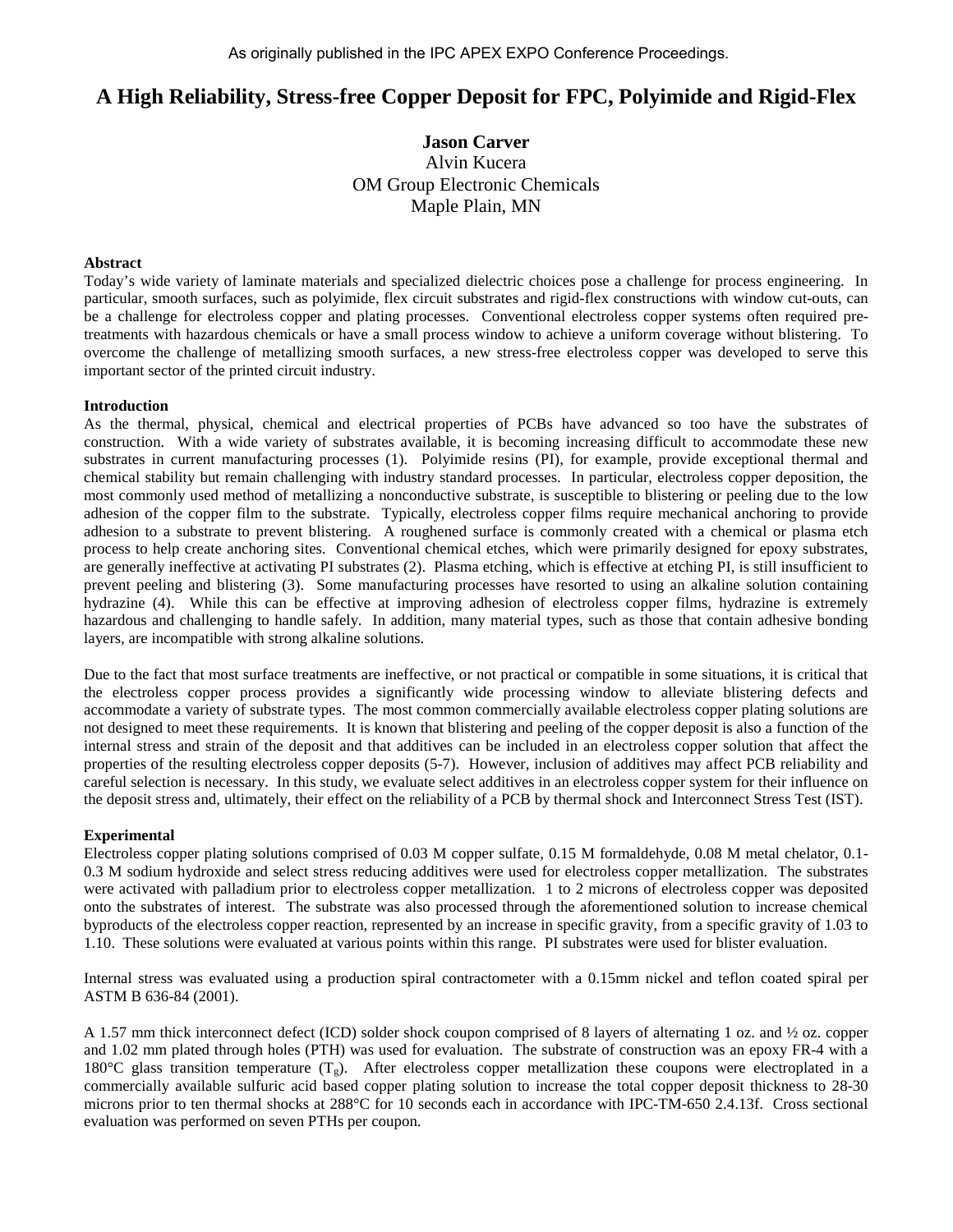Reliability was also evaluated using an IST testing system. IST coupon design GM40001A with a thickness of 3.18 mm comprised of 14 ½ oz. copper layers was used for evaluation. The coupon was constructed using the same substrate as the ICD coupon and contained 0.25 mm and 0.38 mm PTHs and 0.15 mm micro vias (MV). All coupons were precycled at 260°C six times to simulate the assembly process. The IST equipment was set to cycle between 25°C and 150°C (PTH) or 25°C to 190°C (MV) with 3 minutes of heating and 2 minutes of cooling. Coupons were tested for 1000 cycles or to failure defined as a 10% increase in resistance. Failure mode was evaluated and documented. This coupon is comprised of two circuits, S1 being PTH and S2 being MV, with S1 being evaluated first followed by S2. These IST coupons were electroplated in a commercially available sulfuric acid based copper plating solution to increase the total copper deposit thickness to 28-30 microns. A picture of the IST coupon is shown in figure 1.



**Figure 1. GM40001A**

## **Results and Discussion**

The effect of the additives on the electroless copper deposit was first evaluated using PI substrates that historically have been problematic for electroless copper processing. These materials are all PI substrates found commonly in the manufacturing of flexible PCBs. Comparative studies were visually performed with and without the additives to determine their effectiveness at reducing or eliminating blistering and peeling of the copper deposit. Figure 2 and 3 represent materials that have shown poor coverage on an additive free electroless copper solution. With the addition of the additives a significant improvement is observed.



**Figure 2. Sequentially laminated Rigid-Flex PI window cut-outs exposed to electroless copper processing. Electroless copper (left) and electroless copper with stress reducing additives (right)**



**Figure 3. Flexible PI PTH. Electroless copper (left) and electroless copper with stress reducing additives (right)**

The reduction of blistering is attributed to reduced internal stress of the copper deposit. Additives included in the electroless copper solution effect the stress of the resulting electroless copper deposit. Electroless copper deposits normally exhibit compressive stress and tend to lift, or blister, off of smooth surfaces that lack mechanical anchoring sites. With the proper selection of additives the stress of the deposit can be significantly reduced.

Deposit stress can be measured in a number of ways. A common method in the electroplating industry is through the use of a spiral contractometer. The copper deposits of four electroless copper solutions containing different additives were evaluated using a production spiral contractometer. Figure 4 indicates that internal stress of the deposit is significantly affected by additives. Typical electroless copper solutions utilized in PCB manufacturing are similar to Electroless B and C and D. With the addition of select stress reducing additives, labeled Electroless A, the stress of the deposit is reduced significantly.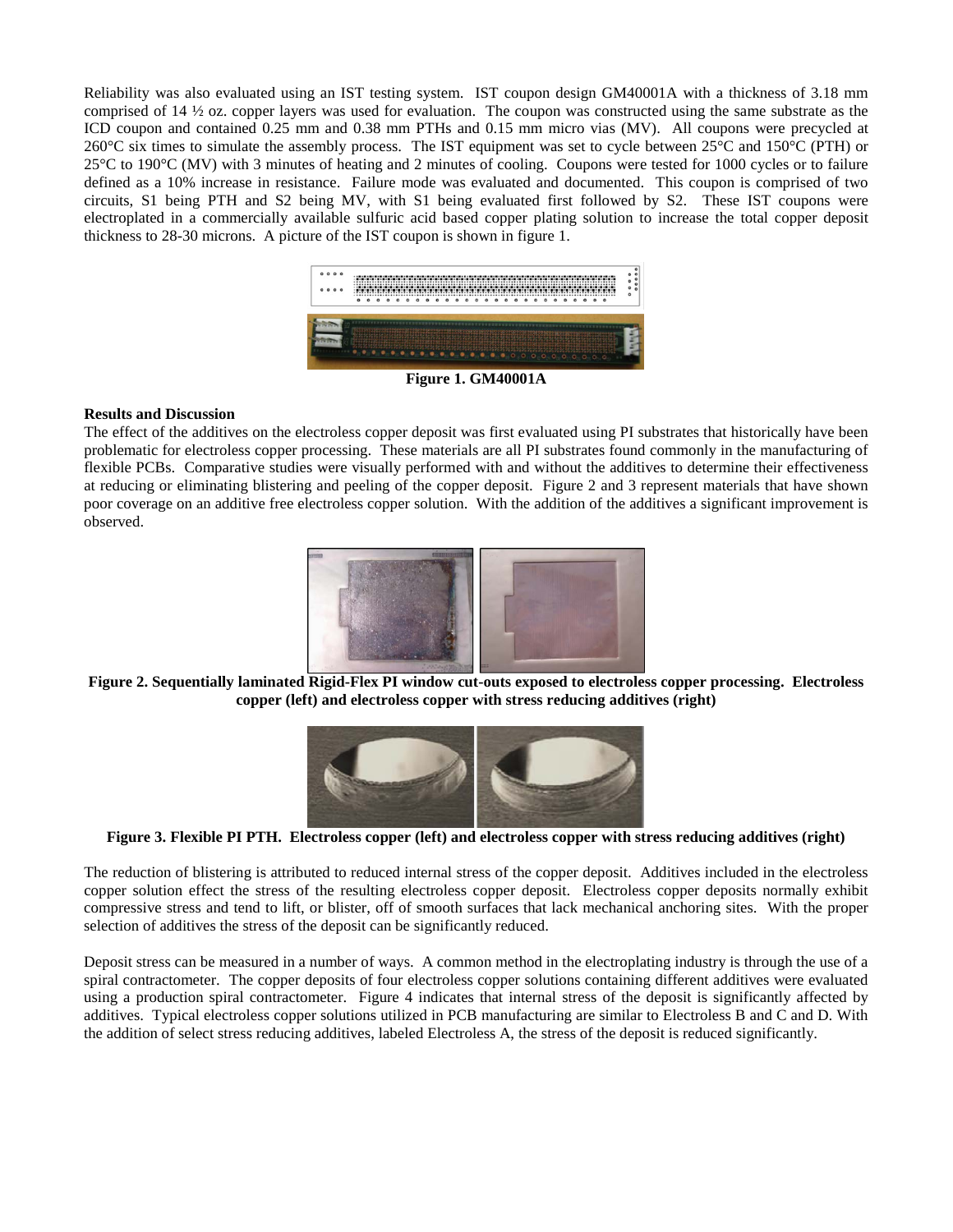

**Figure 4. Electroless copper deposit stresses measured by spiral contractometer. Additives in the electroless copper solution have a significant influence on the resulting deposit stress.**

Electroless copper solutions containing additives from Electroless A in Figure 4 were evaluated further to determine the influence on PCB reliability. Specifically, the resulting copper deposit's reliability was evaluated on interconnects within multilayer PCBs when exposed to thermal stress. The substrate was processed through these solutions and replenished accordingly with chemical components to maintain consistent operating conditions. Operating in this way allows the solution to increase in electroless copper byproducts, such as formate, sulfate, additives, etc., similar to how commercial electroless copper systems are operated. In general, electroless copper solutions are controlled by analysis of the main chemical components as well as the specific gravity of the solution. As electroless copper solutions increase in specific gravity, undesired properties, such as solution instability, deposit defects, and byproduct formation, become more pronounced. Ultimately, these properties can affect the reliability of the copper deposit.

ICD solder shock test coupons were processed through these solutions at various specific gravity levels and evaluated accordingly. In all situations there were no ICDs encountered. Each data point in figure 5 represents 12 interconnects evaluated in 7 PTHs for a total of 84 opportunities per data point. In total, approximately 4500 interconnects were evaluated.



**Figure 5. 10x Solder Shock test from a bath specific gravity of 1.02 – 1.10.**

IST coupons were also evaluated after processing through the electroless copper solutions with stress reducing additives. Table 1 shows the results of each test according to specific gravity and deposit thickness. Test coupon outcomes are reported as cycles to failure and results listed as power, sense or accept. Coupons that reached 1000 cycles received an accept result. Failure before 1000 cycles was initially determined by the IST system to be on the power or sense circuit. In general, a failure in the power circuit can indicate a failure at the copper barrel/interlayer interface which is of primary interest when evaluating an electroless copper deposits interconnect reliability. A failure in the sense circuit is typically attributed to a failure in the PTH copper plating, i.e. a barrel crack. However, in both cases cross section evaluation is necessary to confirm failure mode.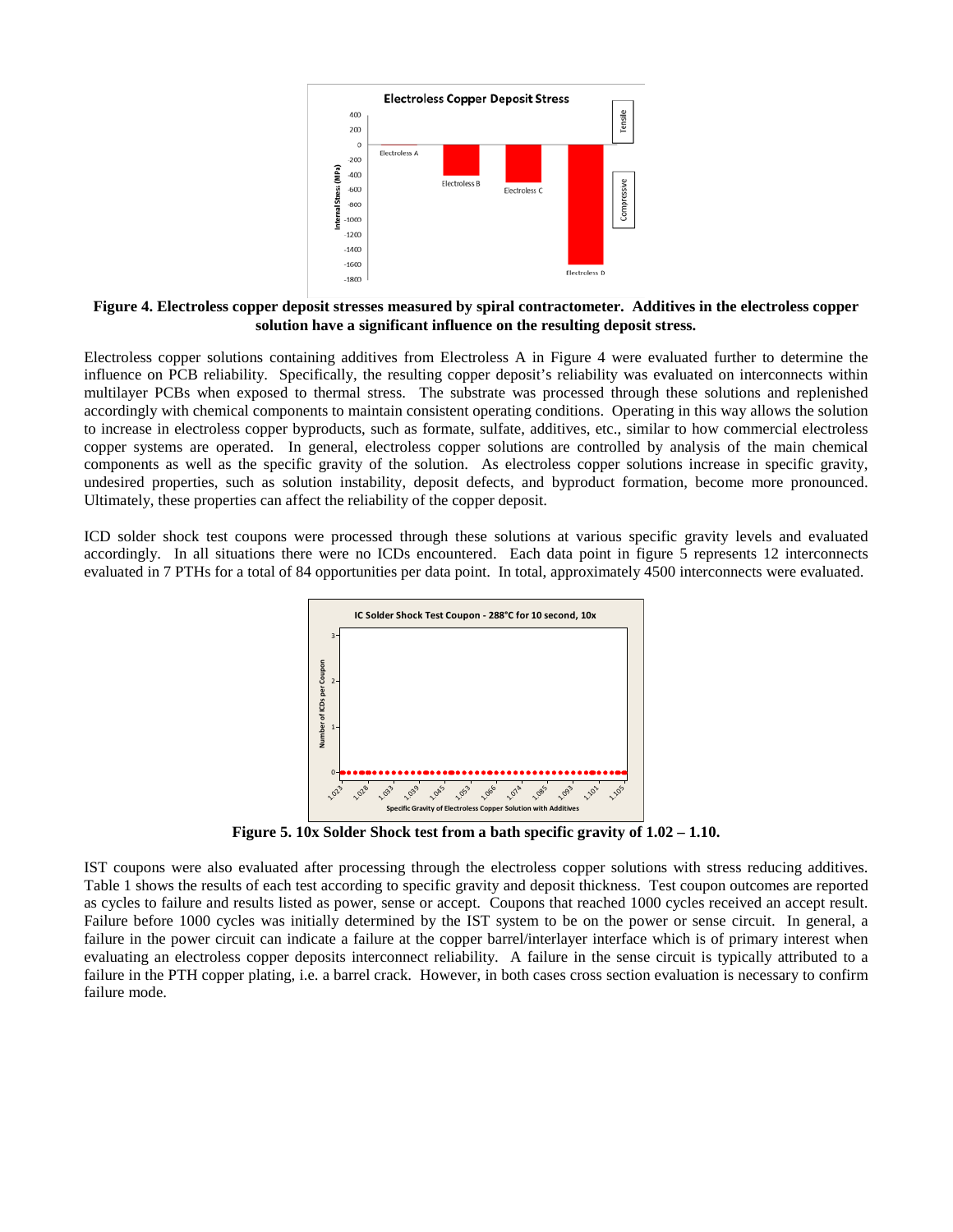| Specific | <b>Electroless Copper</b> | S <sub>1</sub> | S1     | S <sub>2</sub> | S <sub>2</sub> |
|----------|---------------------------|----------------|--------|----------------|----------------|
| Gravity  | Deposit Thickness (µm)    | Result         | Cycles | Result         | Cycles         |
| 1.060    | 1.55                      | Sense          | 880    | Accept         | 1000           |
| 1.060    | 1.55                      | Accept         | 1000   | Accept         | 1000           |
| 1.060    | 1.55                      | Accept         | 1000   | Accept         | 1000           |
| 1.060    | 1.55                      | Accept         | 1000   | Accept         | 1000           |
| 1.060    | 1.55                      | Accept         | 1000   | Accept         | 1000           |
| 1.090    | 2.03                      | Accept         | 1000   | Accept         | 1000           |
| 1.090    | 2.03                      | Sense          | 985    | Accept         | 1000           |
| 1.090    | 2.03                      | Accept         | 1000   | Accept         | 1000           |
| 1.090    | 2.03                      | Accept         | 1000   | Accept         | 1000           |
| 1.090    | 2.03                      | Accept         | 1000   | Accept         | 1000           |
| 1.040    | 1.50                      | Sense          | 486    | Accept         | 1000           |
| 1.040    | 1.50                      | Accept         | 1000   | Accept         | 1000           |
| 1.040    | 1.50                      | Sense          | 586    | Accept         | 1000           |
| 1.040    | 1.50                      | Accept         | 1000   | Accept         | 1000           |
| 1.040    | 1.50                      | Accept         | 1000   | Accept         | 1000           |
| 1.040    | 1.50                      | Accept         | 1000   | Accept         | 1000           |
| 1.092    | 1.73                      | Accept         | 1000   | Accept         | 1000           |
| 1.092    | 1.73                      | Accept         | 1000   | Accept         | 1000           |
| 1.092    | 1.73                      | Sense          | 768    | Accept         | 1000           |
| 1.092    | 1.73                      | Sense          | 999    | Accept         | 1000           |
| 1.092    | 1.73                      | Sense          | 649    | Accept         | 1000           |
| 1.070    | 1.23                      | Sense          | 966    | Accept         | 1000           |
| 1.070    | 1.23                      | Accept         | 1000   | Accept         | 1000           |
| 1.070    | 1.23                      | Accept         | 1000   | Accept         | 1000           |
| 1.070    | 1.23                      | Sense          | 653    | Accept         | 1000           |
| 1.070    | 1.23                      | Sense          | 864    | Accept         | 1000           |
| 1.070    | 1.23                      | Sense          | 938    | Accept         | 1000           |
| 1.100    | 1.32                      | Accept         | 1000   | Accept         | 1000           |
| 1.100    | 1.32                      | Accept         | 1000   | Accept         | 1000           |
| 1.100    | 1.32                      | Accept         | 1000   | Accept         | 1000           |
| 1.100    | 1.32                      | Accept         | 1000   | Accept         | 1000           |
| 1.100    | 1.32                      | Accept         | 1000   | Accept         | 1000           |
| 1.070    | 1.18                      | Accept         | 1000   | Accept         | 1000           |
| 1.070    | 1.18                      | Accept         | 1000   | Accept         | 1000           |
| 1.070    | 1.18                      | Accept         | 1000   | Accept         | 1000           |
| 1.070    | 1.18                      | Accept         | 1000   | Accept         | 1000           |
| 1.070    | 1.18                      | Accept         | 1000   | Accept         | 1000           |
| 1.075    | 0.94                      | Accept         | 1000   | Accept         | 1000           |
| 1.075    | 0.94                      | Accept         | 1000   | Accept         | 1000           |
| 1.075    | 0.94                      | Accept         | 1000   | Accept         | 1000           |
| 1.075    | 0.94                      | Accept         | 1000   | Accept         | 1000           |
| 1.075    | 0.94                      | Accept         | 1000   | Accept         | 1000           |
| 1.075    | 0.94                      | Accept         | 1000   | Accept         | 1000           |
| 1.100    | 1.14                      | Accept         | 1000   | Accept         | 1000           |
| 1.100    | 1.14                      | Accept         | 1000   | Accept         | 1000           |
| 1.100    | 1.14                      | Accept         | 1000   | Accept         | 1000           |
| 1.100    | 1.14                      | Accept         | 1000   | Accept         | 1000           |
| 1.100    | 1.14                      | Accept         | 1000   | Accept         | 1000           |

**Table 1. IST GM40001A Results.**

As mentioned previously, all IST coupons that failed to reach 1000 cycles were evaluated by cross section to determine the root cause of failure. In all instances, the failure was attributed to cracking of the copper plating, or barrel cracks, as shown in figure 6. There were no failures attributable to the electroless copper deposit or ICDs.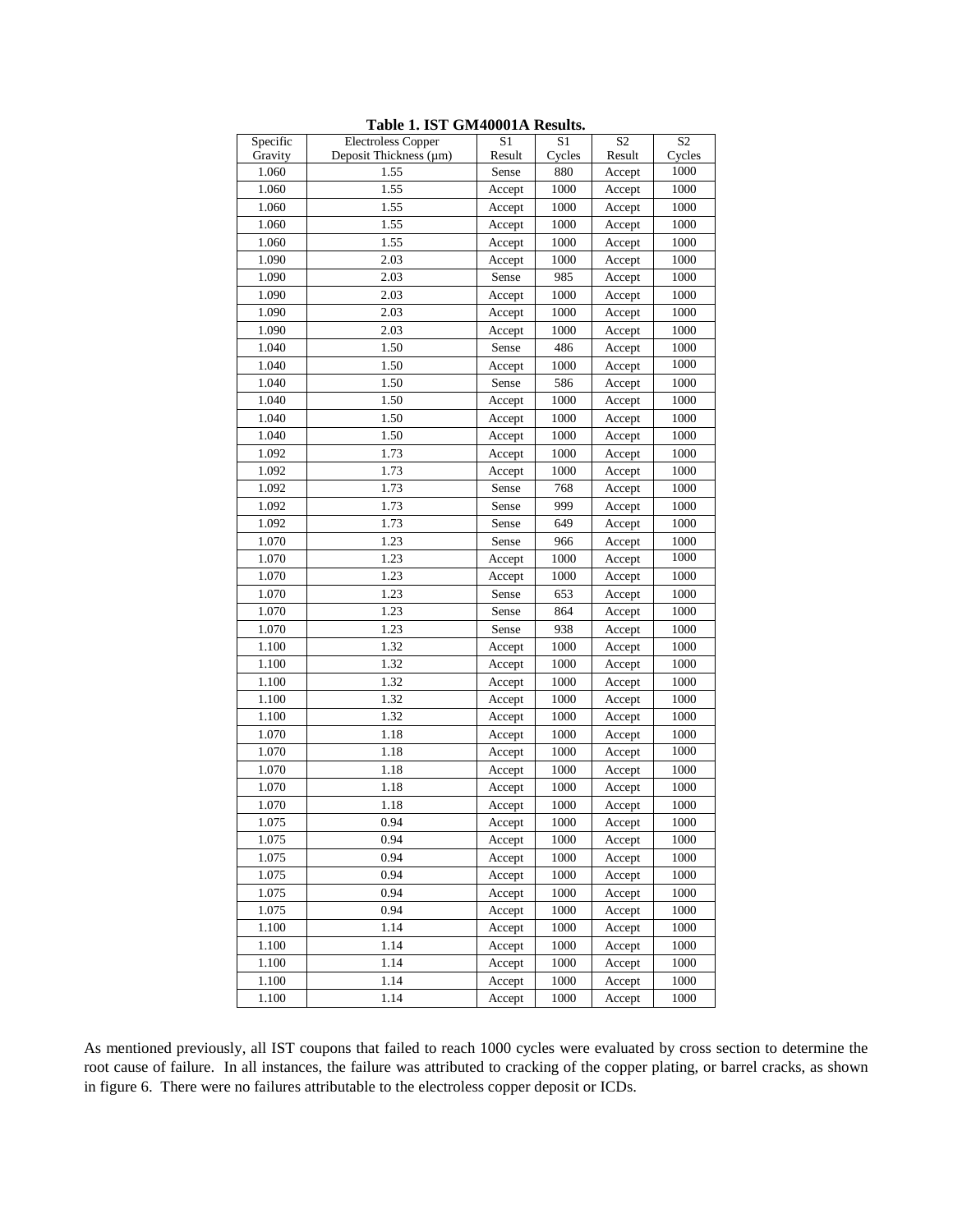

**Figure 6. Examples of IST sense circuit failures identified by cross section evaluation as copper plating cracks.**

Next, Life Data Regression Analysis was performed with the two predictors, specific gravity and deposit thickness, to determine their effect on IST cycles to failure. The data was fit using a Weibull distribution. In both cases, the two factors were not statistically significant at  $\alpha = 0.05$ . Since the two factors were not significant, the results were pooled together and fitted to a Weibull distribution shown in figure 7. The results were then compared to historical data of electroless copper without stress reducing additives and similar coupon construction. The comparison is shown in figure 8. Note that the historical IST data was performed at a lower preconditioning temperature of 230°C. It is generally accepted that preconditioning at higher temperatures is a more critical test with regard to IST failure.



**Figure 7. Distribution overview plot of all IST coupons based on cycles to failure. The data was right censored at 1000 cycles.**



**Figure 8. Comparison of IST cycles to failure of the PTH with (red) and without (black) stress reducing additives.**

The additives had no negative effects on interconnect reliability of the electroless copper deposit when compared to historical data of an electroless copper solution without stress reducing additives. Next, the S2 circuit, which contained the MVs, was evaluated. After 1000 cycles there were no defects present at any parameters evaluated. A cross section is shown in figure 9. No additional evaluation was necessary. Due to the IST coupon design and test parameters used in this study, the S2 circuit